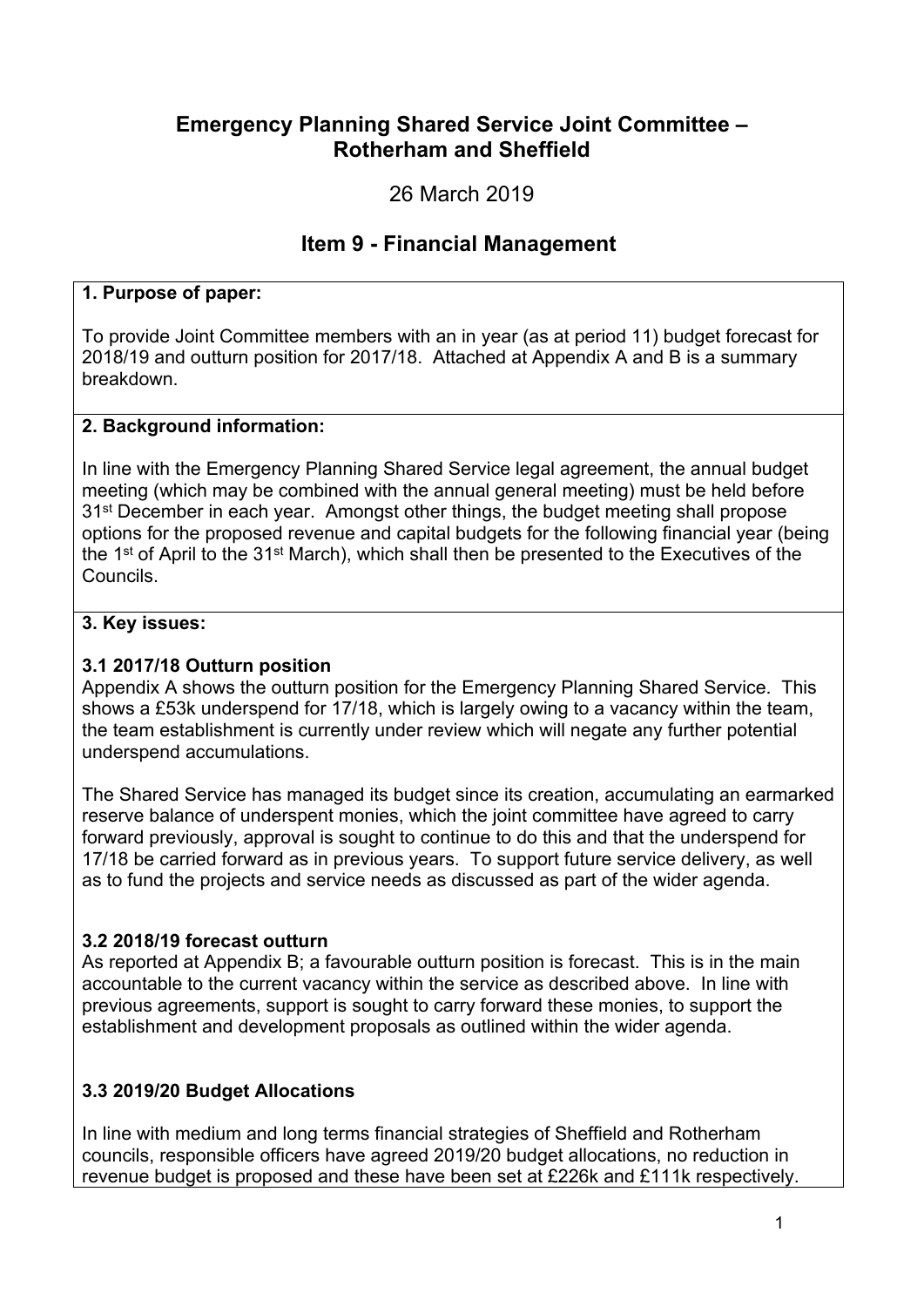#### **4. Recommendations:**

- 4.1 Members note the content of the report.
- 4.2 Members approve the transfer of favourable outturn budget (2017/18) to the underspend and support the proposed transfer of 2018/19 underspend to this reserve also.
- 4.3 Budget allocations for 19/20 be noted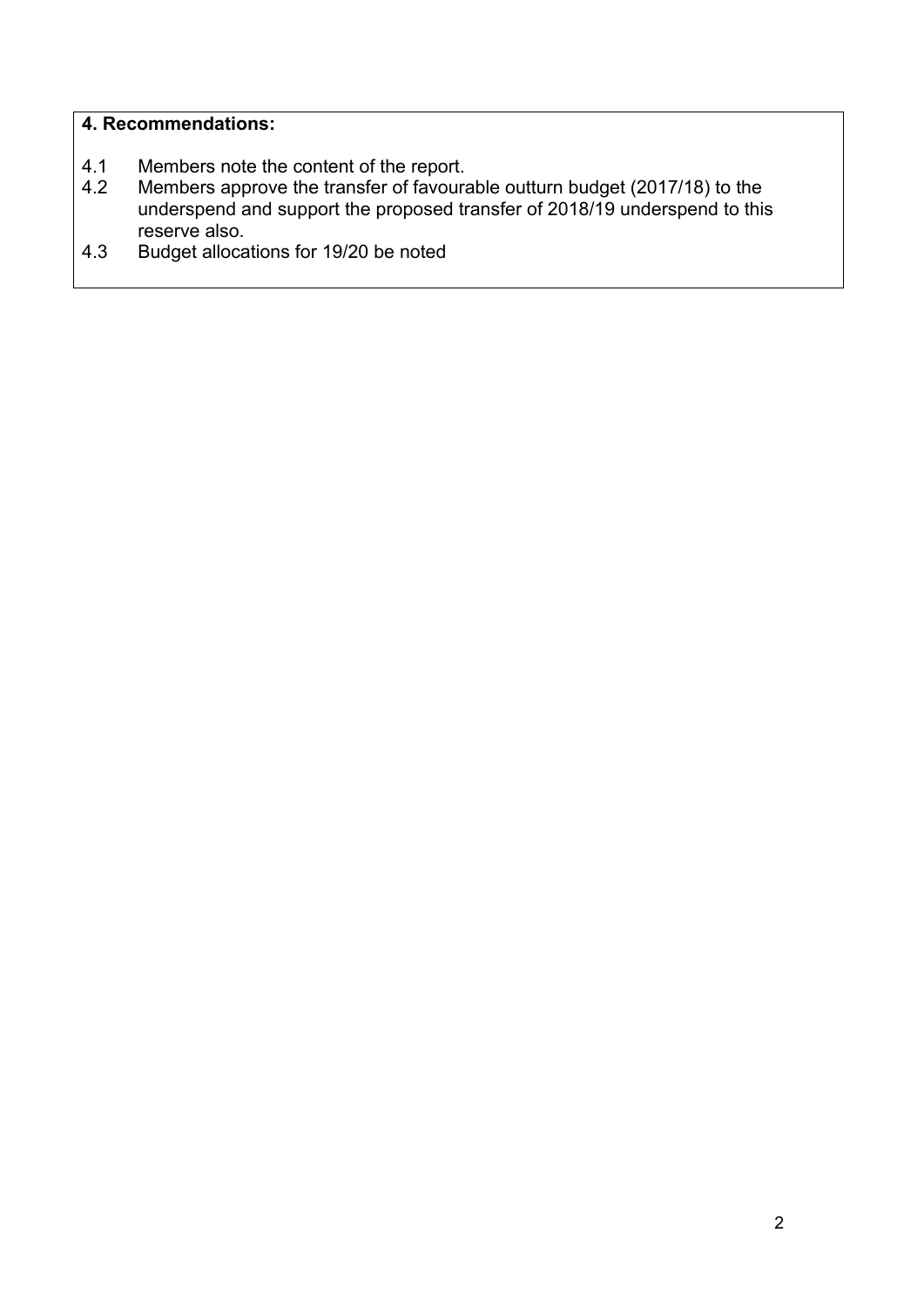# **Appendix A - Summary Breakdown 2017/18 Outturn position**

| 234100 - Emergency Planning |                                            | 2017/18<br><b>Budget</b> | 2017/18<br><b>Actuals</b> | 2017/18<br><b>Outturn</b> |
|-----------------------------|--------------------------------------------|--------------------------|---------------------------|---------------------------|
| 10101                       | <b>Basic Pay-General Staff</b>             | 141,318                  | 105,304                   | $-36,014$                 |
| 10401                       | Other Pay-General Staff                    | 13,700                   | 13,258                    | $-442$                    |
| 10501                       | NI-General Staff                           | 14,312                   | 11,781                    | $-2,531$                  |
| 10601                       | Superann-General Staff                     | 31,734                   | 26,511                    | $-5,223$                  |
|                             | <b>Total Direct Employee Costs</b>         | 201,064                  | 156,854                   | $-44,210$                 |
| 16010                       | <b>Advertising-Staff Vacancies</b>         | $\mathbf 0$              | 250                       | 250                       |
| 16050                       | <b>Staff Clothing &amp; Uniforms</b>       | 500                      | 235                       | $-265$                    |
| 16060                       | Training                                   | 4,000                    | 10,965                    | 6,965                     |
|                             | <b>Total In-Direct Employee Costs</b>      | 4,500                    | 11,450                    | 6,950                     |
| 25040                       | Car Allowances                             | 300                      | 169                       | $-131$                    |
| 25050                       | <b>Public Transport Expenses</b>           | 500                      | 726                       | 226                       |
|                             | <b>Total Transport Related Costs</b>       | 800                      | 895                       | 95                        |
| 30040                       | <b>Books</b>                               | 100                      | 30                        | $-70$                     |
| 30060                       | Materials/Consumables General              | 150                      | $\mathbf 0$               | $-150$                    |
| 30070                       | <b>Equipment Other</b>                     | 0                        | 248                       | 248                       |
| 30200                       | <b>Catering Equipment-Purchase</b>         | $\overline{0}$           | $\mathbf 0$               | $\mathbf 0$               |
| 30220                       | Food For Catering                          | $\overline{0}$           | 27                        | 27                        |
| 30300                       | Clothing & Uniforms                        | $\overline{0}$           | 21                        | 21                        |
| 30320                       | Printing                                   | 800                      | 807                       | 7                         |
| 30330                       | Stationery                                 | 100                      | 91                        | $-9$                      |
| 30400                       | Postage                                    | 20                       | $\mathbf 0$               | $-20$                     |
| 30410                       | Telephone - General                        | 100                      | 182                       | 82                        |
| 30420                       | Telephones - Rental                        | 4,633                    | 4,669                     | $\overline{36}$           |
| 30430                       | Telephones - Calls                         | 150                      | 186                       | 36                        |
| 30510                       | Computer - Other                           | 100                      | $\mathbf 0$               | $-100$                    |
| 30520                       | Computer-Maintenance                       | $\mathbf 0$              | $\overline{8}$            | 8                         |
| 30530                       | Computer-Software                          | $\overline{0}$           | 209                       | 209                       |
| 30610                       | Subsistence & Conference Expenses          | 400                      | 397                       | $-3$                      |
| 30620                       | Hospitality                                | 50                       | $\mathbf 0$               | $-50$                     |
| 30700                       | <b>Equipment Insurance</b>                 | 580                      | 576                       | -4                        |
| 30910                       | <b>Contracted Services</b>                 | 101,000                  | 84,374                    | $-16,626$                 |
| 30990                       | Miscellaneous Expenses                     | $\mathbf 0$              | 41                        | 41                        |
|                             | <b>Total Supplies &amp; Services Costs</b> | 108,183                  | 91,866                    | $-16,317$                 |
|                             | <b>Total Expenditure</b>                   | 314,547                  | 261,064                   | $-53,483$                 |
| 51070                       | Non-Govt Grants/Contributions              | $-209,000$               | $-209,000$                | 0                         |
|                             | <b>Total Income</b>                        | $-209,000$               | $-209,000$                | $\mathbf{0}$              |
|                             | <b>Net Total</b>                           | 105,547                  | 52,064                    | $-53,483$                 |

| 2016/17 cumulative underspend | -211,310 |
|-------------------------------|----------|
|                               |          |
| 2017/18 in year underspend    | -53.483  |
|                               |          |
| Total carry forward to 18/19  | -264.867 |